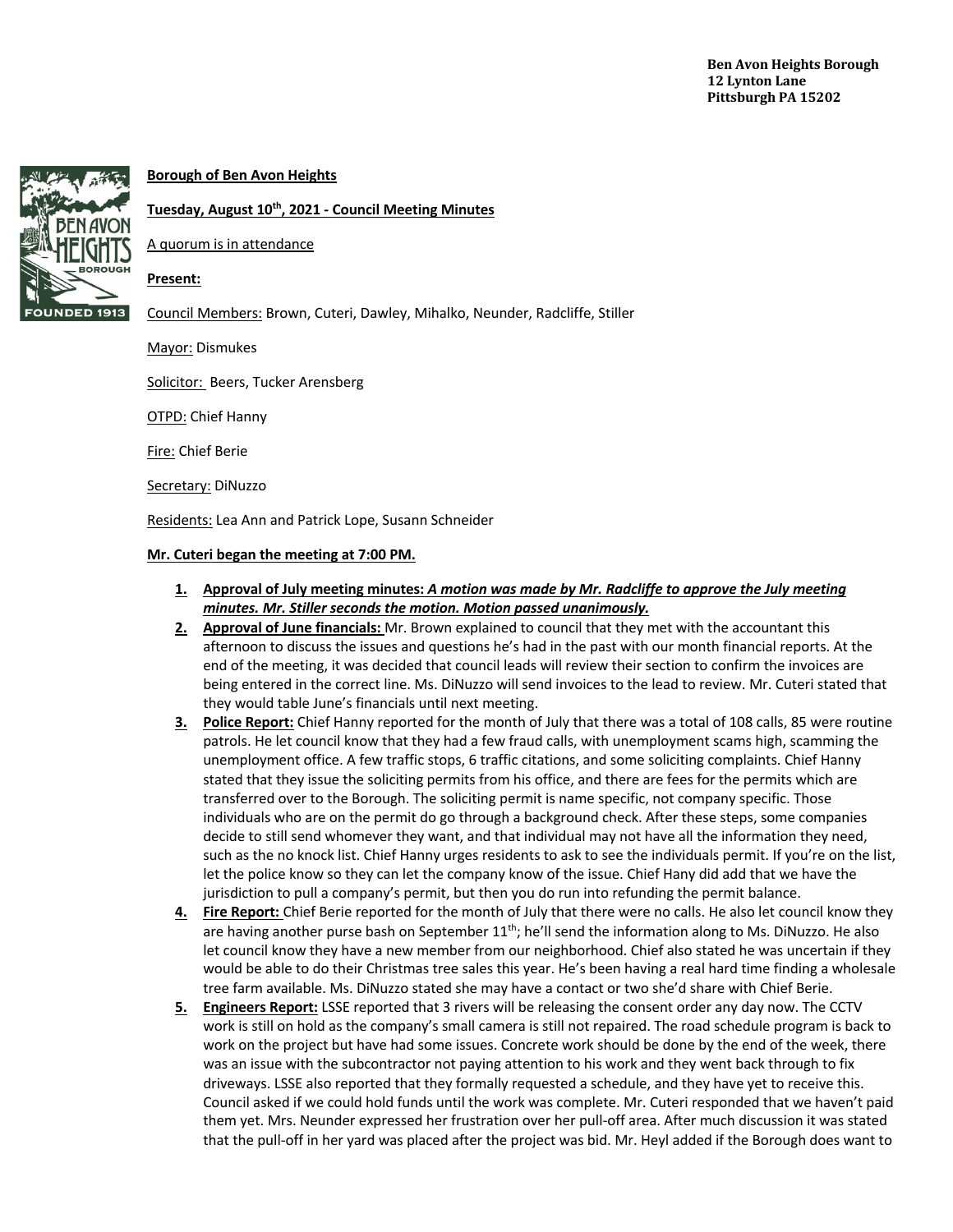change that so it's a flushed curb, there will be a cost to that. Mr. Stiller questioned if the contractor is going to change the curb on Devon. Mr. Heyl stated they're required to change that section per the contract. Mr. Dismukes asked the Lopes who happened to attend this meeting if they would want the curb changed, because what you got is not what we contracted for. If you do not want it changed, maybe there could be an exchange for the pull off curb cut for Neunder. The Lopes state they're indifferent, and if it would help, they would be just fine with keeping it. Mr. Cuteri asked Mr. Heyl to see if the contractor will agree to this.

Mr. Mihalko stated there's a portion of road near his house on Banbury where the gas company over cut the road, but they didn't compact it properly and now the road is sinking. Mr. Cuter indicated this is an issue that should be brough to LSSE's attention.

Mr. Stiller asked if the contractor questioned the work added on Oxford. Mr. Heyl stated that it's in the contract. Mr. Stiller stated he was just trying to coordinate when to have the lines painted for the kids going back to school. Mr. Cuteri explained to Mr. Stiller to still have Avalon paint the lines regardless of the curb work so that the lines are in place for school.

**6. Public Comment:** Lee Ann and Patrick Lope at 21 Devon Lane came to council to discuss the picnic in the park. Lee Ann stated that Michelle graciously asked us to coordinate the gathering this year and we've accumulated information from Michelle and the Faders on how it's been done in the past. We're excited to do it, because we know what a big day it is for the neighborhood. We acknowledge the tradition and the formula for how it's always been, but we have been trying to think of ways to maybe bring a little variety, and try and make it as comfortable for everyone in the face of the pandemic. So, as we were talking about it more, the idea of maybe using food trucks or a food service came up and we wanted to just get your opinion and viewpoints on it, thinking that it might be a way of making people feel more comfortable without handling a lot of food and people preparing the food with the grill and that type of thing. With that being said, we contacted a lot of food truck operators, and we haven't had a lot of success finding people that are available on September  $11<sup>th</sup>$ , just because it's a little bit last minute. Patrick added, it's probably a moot point for this year but we thought we would just bring it up for future years, I guess. Mr. Cuteri questioned where would you envision putting the trucks if you do have them come? Lee Ann replied I think probably when you came down the path, right there. Rather than parallel to the tennis courts because I don't think there's a lot of room to get by. You know where we usually have the grille? I don't think there's a lot of space in-between that one independent fence and the tennis court fence. We're thinking about maybe just having them come down the path, between the swings and the fence.

Mrs. Neunder stated that she loves this because I don't think that people should be touching other people's food during a pandemic. Mr. Cuteri added that Mrs. Neunder keep the food truck idea in mind when you figure out the new layout for the playground area. Because you'll probably need things there for the trucks, and it might be good to have that stuff available, whether its power, or whatever, if that's going to be a future way of doing it. If you love that idea, and you want to do it, let's make it work well and safely.

Mr. Dismukes added I enjoy going down to Ben Avon on Fridays. Mrs. Lope added well that's where we got the idea, I talked to Chrissy Liberati, who has organized the food trucks, so that's where we got the list of the trucks that have been successful there. But we just haven't had a lot of luck. Mr. Brown added, I think it's a great idea.

Mt. Cuteri added one thing we should think about, it will be hard to get multiple trucks because they need to make a certain amount of money to be there so depending on your attendance; we did a food truck for a party once and there's a certain amount they need to be able to generate to make it worthwhile so. Mr. Lope responded they were quoting 600 dollars I think that they would have to make, round about 10-dollar meals so maybe 2 trucks. Mr. Cuteri added the other thing you need to do is have a plan of what you're going to do, you need to let the police and fire know what is planned as they will be up to check on things during the picnic and sleepover.

Mrs. Neunder responded I think my only question would be normally Chief Berie does something on that day for the kids or has in the past and last year for the impromptu picnic in the park, bring your own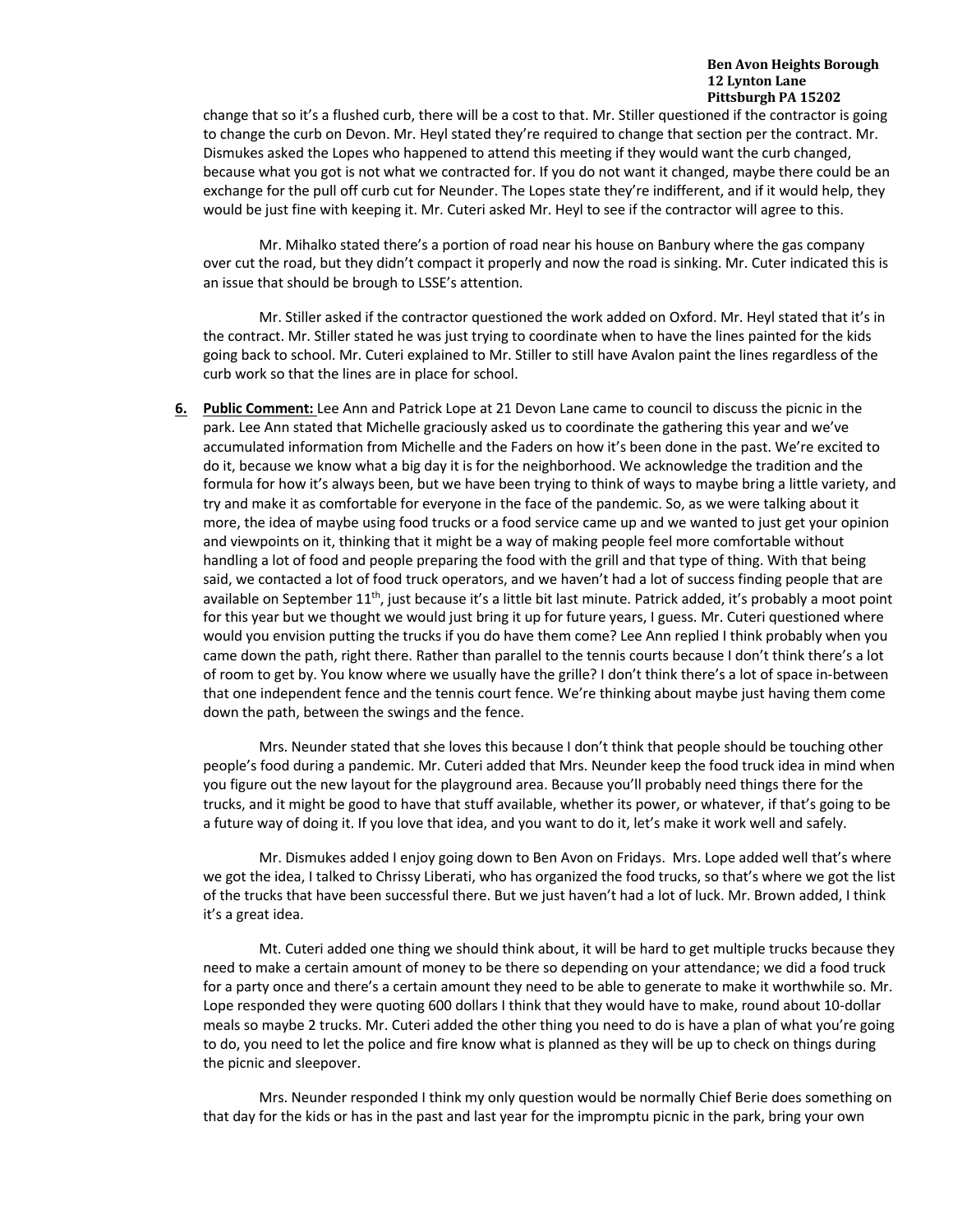#### **Ben Avon Heights Borough 12 Lynton Lane Pittsburgh PA 15202**

food thing that was kind of underground put together, they were running the hose lines for the trucks and having the kids spray the hose, so it might just be for them to coordinate how much space they need, if that's

something you guys would want to continue with, just as a don't forget about them. Mr. Stiller added I think that was the first year that they had fire with the picnic at the park though, I think that's usually been separate. Mrs. Neunder responded with a question; it is? This past year I convinced them to let the kids spray the nozzle. Which was a highlight let me tell you. It was a big hit.

Mr. Mihalko added can I say something as an alternative? I like the food truck idea, if you're having trouble with them. I'm thinking that maybe in leu of having an open buffet thing, maybe just have like brown bag sandwiches or something. You could get like 4 filet mignons and cut them in and make sliders out of them. Ms. Lope responded well that was the other thing we were thinking about was because we didn't have a lot of success with food trucks was doing something like catered or prepared. Mr. Lope added maybe catered sides and maybe still run the grille and maybe someone serving the sides? Mrs. Neunder added I mean Shannopin does luncheons all the time, maybe have them? Mr. Lope asked do you think if we keep it in the same price range that something like that might be okay? Even for this year, with catered sides? Mr. Cuteri responded, yeah, I mean the thing is if things go well and you need any coordination I would just go through Jessica and get the fire chief to look at it. But other than that, I just think if we're going to do some modifications there, because if you can't get trucks all the time and you want it catered, then maybe having some other utilities in that area for future events. So, if you want to have warming plates or whatever. Mr. Dismukes added catering may be the appropriate route this year. Ms. Lope asked do you think that maybe having it be BYOB would cut costs? Mr. Cuteri asked how do the financials usual work? Normally you have to pay 5 or 10 bucks, I guess? Mr. Lope added the last two years they spent around 500 dollars on wine and liquor. Could we take those 500 dollars and just have a keg or two of beer? Rather than getting all the bottles and things like that and the cleanup that goes along with that. Mr. Cuteri then asked I guess what I'm asking is if the picnic has paid for itself in the past. Mr. Lope responded it looks as if it's canceled out in the past. Mrs. Neunder added you could always do pizzas; you know what I mean? I mean if you're struggling this year for what to do, you know you could always hit up a couple of different pizza shops and that way it's not overwhelming on one place. Mr. Lope responded we've always liked the grille, it's always fun, we just wanted to make sure it was okay to change it up a little. Mr. Lope added the last question was there have been some confusion in the past in the wording of it by calling it the sleep over in the park, people didn't know it was a picnic, they talked about including community picnic and sleep over in the park. Mr. Cuteri replied I think it used to be called the community picnic when I first got here. Mr. Brown added, you guys are in charge. We just want to make sure it's safe, consistent with the ordinance, but you guys are in charge. Mr. Lope responded just wanted to run these ideas by council. Mrs. Neunder asked can we get like farm animals? Because I like to break the rules and we're not allowed to have farm animals, so I'd like farm animals for my kids. I have a lot of parent support if you want to petition. Mr. Cuteri responded you're just now allowed to raise animals at your house. You can have a petting zoo if you want. Mrs. Neunder added do you want to do pony rides? I have a contact for you. Mr. Cuteri added thank you for taking it on, we really apricate it.

Mr. Cuteri asked Suzann Schneider if she had anything to say. Ms. Schneider responded it's really a moot point now because the drainpipe that Joe and I reported this morning the rigged a fix and it's not covered in gravel, so we have no idea what's going on. Mr. Cuteri asked, okay so where is the drainpipe? Ms. Schneider responded right in front of Joes house. Mr. Cuteri responded well that's all going to be replaced down through there. They're putting a new storm inlet down at the bottom of the hill. Ms. Schneider responded well what I saw going on today or this morning before I left was some weird piece of pipe in there. Mr. Cuteri added corrugated pipe? Yeah. Ms. Schneider continued well the problem is if you saw the pipe coming out and I think there was a gas line? So, the pipe that the gas line is back here, so it's not like, it would have to be some type of elbow of something. Mr. Cuteri responded, well I wouldn't worry about it, there's an inspector there. Mr. Dismukes added I think that's an old terracotta. It's like a pipe that's 12 inches or bigger in diameter, then there's a smaller terracotta pipe. Ms. Schneider responded well I know they re-did that whole area. Mr. Dismukes continued, that's all old, and that's all disconnected. Ms. Schneider added the water company was there yesterday and I don't think that's what the water company says. I'm just saying it's a mood point, it's covered under, and we'll find out if it's a problem in the future. I mean this whole thing have been a pain. Mr. Cuteri responded well I think people don't realize what's going on and I know it's -